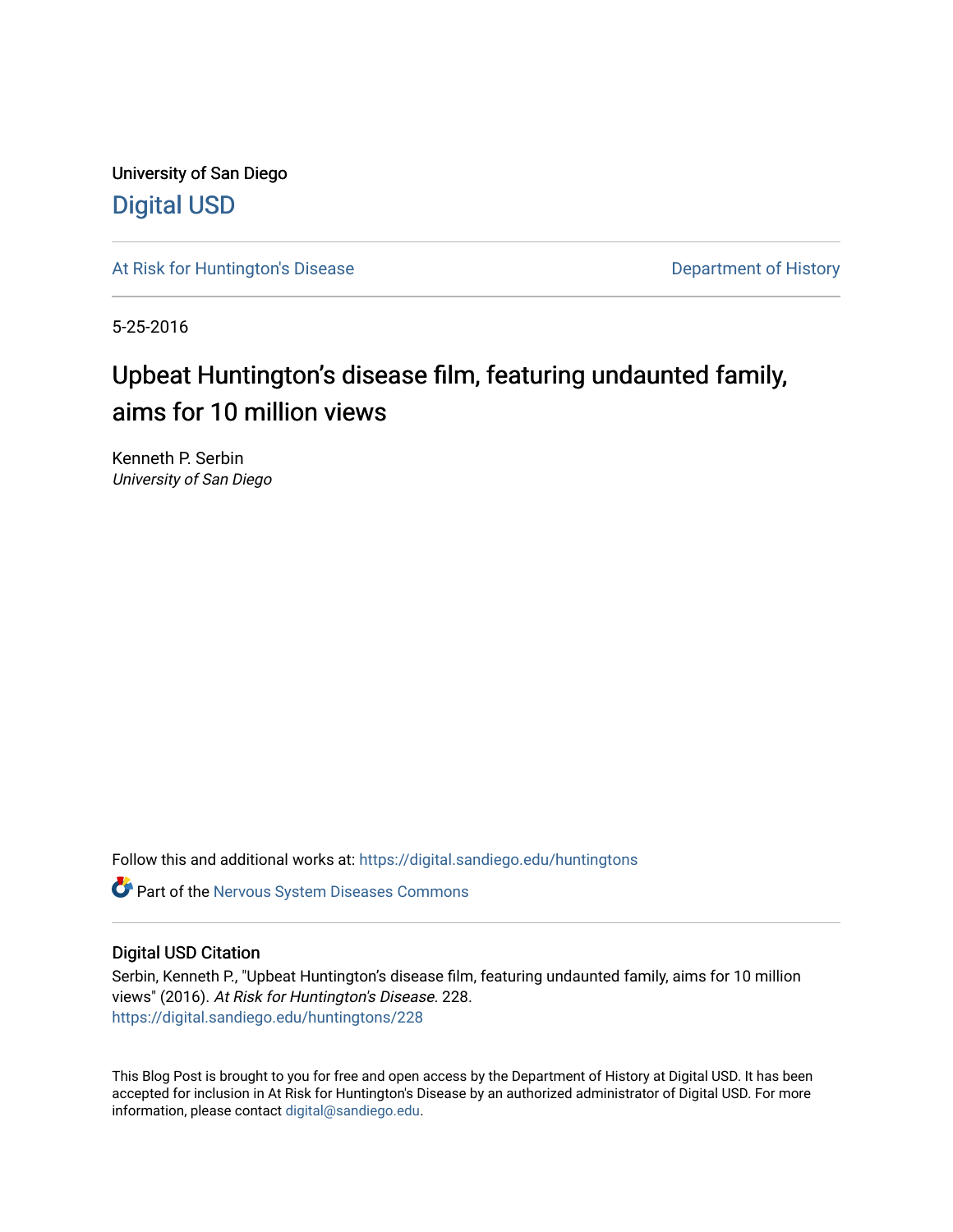#### More **[Create Blog](https://www.blogger.com/home#create) [Sign In](https://www.blogger.com/)**

# [At Risk for Huntington's Disease](http://curehd.blogspot.com/)

*HD is a genetically caused brain disorder that causes uncontrollable bodily movements and robs people's ability to walk, talk, eat, and think. The final result is a slow, ugly death. Children of parents with HD have a 50-50 chance of inheriting the disease. There is no cure or treatment.*

### Blog Archive

- $\blacktriangleright$  [2021](http://curehd.blogspot.com/2021/)(12)
- $2020(16)$  $2020(16)$
- $2019(19)$  $2019(19)$
- $2018(16)$  $2018(16)$
- $2017(14)$  $2017(14)$
- $2016(13)$  $2016(13)$ 
	- [►](javascript:void(0)) [November](http://curehd.blogspot.com/2016/11/) (2)
	- [►](javascript:void(0)) [October](http://curehd.blogspot.com/2016/10/) (1)
	- [►](javascript:void(0)) [September](http://curehd.blogspot.com/2016/09/) (1)

### $\nabla$  [May](http://curehd.blogspot.com/2016/05/) (2)

Upbeat [Huntington's](http://curehd.blogspot.com/2016/05/upbeat-huntingtons-disease-film.html) disease film, featuring undaun...

A family united against [Huntington's](http://curehd.blogspot.com/2016/05/a-family-united-against-huntingtons.html) disease

- $\blacktriangleright$  [April](http://curehd.blogspot.com/2016/04/) (2)
- $\blacktriangleright$  [March](http://curehd.blogspot.com/2016/03/) (1)
- [►](javascript:void(0)) [February](http://curehd.blogspot.com/2016/02/) (2)
- [►](javascript:void(0)) [January](http://curehd.blogspot.com/2016/01/) (2)
- $2015(24)$  $2015(24)$
- $2014(24)$  $2014(24)$
- $\blacktriangleright$  [2013](http://curehd.blogspot.com/2013/) (30)
- $-2012(26)$  $-2012(26)$  $-2012(26)$
- $2011(33)$  $2011(33)$
- $\blacktriangleright$  [2010](http://curehd.blogspot.com/2010/) (26)
- $\blacktriangleright$  [2009](http://curehd.blogspot.com/2009/) (21)
- $\blacktriangleright$  [2008](http://curehd.blogspot.com/2008/) $(7)$
- $\blacktriangleright$  [2007](http://curehd.blogspot.com/2007/) $(7)$
- $\blacktriangleright$  [2006](http://curehd.blogspot.com/2006/) (4)
- $\blacktriangleright$  [2005](http://curehd.blogspot.com/2005/) (17)

#### About Me **B**GENE [VERITAS](https://www.blogger.com/profile/10911736205741688185)

View my [complete](https://www.blogger.com/profile/10911736205741688185) profile

#### HD Links

[Huntington's](http://www.hdsa.org/) Disease Society of America [International](http://www.huntington-assoc.com/) Huntington **Association** [Huntington's](http://hddrugworks.org/) Disease Drug **Works** 

#### WEDNESDAY, MAY 25, 2016

## Upbeat Huntington's disease film, featuring undaunted family, aims for 10 million viewers

*[The Longest Journey](http://www.curehuntingtons.com/)* – a new feature-length documentary film about Huntington's disease – portrays the undaunted Shaffer family in an epic battle.

In June 2015, for the fourth time in ten years, Renato Shaffer of San Diego led a team of four men in the [Race Across America](http://www.raceacrossamerica.org/) (RAAM), a non-stop bicycle race from the pier in Oceanside, CA, to the boardwalk in Annapolis, MD. (In 2008, Renato also led an HD team in the Race Across the West.)

Their goal: to raise awareness about HD and support the effort to save Renato's 48-year-old wife Sharon and 30,000 other Americans from the devastating, fatal neurological disorder and prevent it from striking the Shaffers' two untested, at-risk daughters, Alexa, 25, and Taylor, 20.

Beautifully shot and directed by rising filmmaker [Nathan Apffel](http://www.imdb.com/name/nm2346801/) and with inspirational sound design by [Brandon Puda](http://www.imdb.com/name/nm3540144/), *The Longest Journey* captures the heights and depths of the 3,200-mile race, which riders must complete in eight days or face disqualification.

"My motivation is, yeah, I'm going to suffer for seven days, but somebody with HD – they're suffering until the end," 50-year-old Renato says in the film. "After seven days, I get off my bike, I'm feeling good, but with HD, each day makes it worse, gets worse, gets worse, until the end, you're just a shell of the person you used to be."

However, as in the RAAM, the Shaffers haven't given up the fight against HD. Along with Nathan, they want the film to help bring a cure.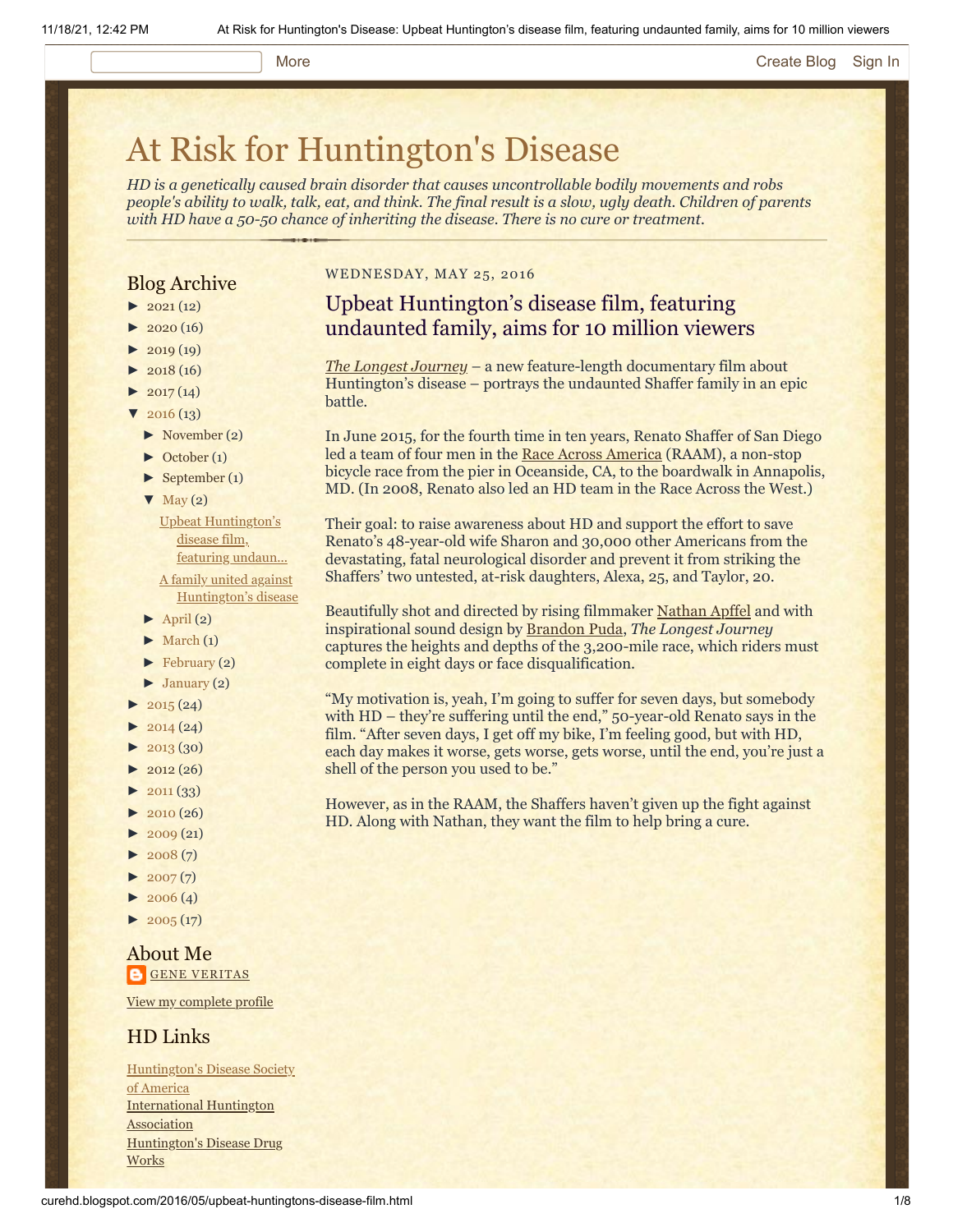[Huntington's](http://www.hdlighthouse.org/) Disease **Lighthouse Hereditary Disease [Foundation](http://www.hdfoundation.org/)** [Huntington's](http://www.hdac.org/) Disease Advocacy Center Thomas [Cellini Huntington's](http://www.ourtchfoundation.org/) **Foundation** HDSA [Orange](http://www.hdsaoc.org/) County (CA) Affiliate HD Free with [PGD!](http://www.hdfreewithpgd.com/) [Stanford](http://www.stanford.edu/group/hopes/) HOPES Earth Source [CoQ10,](http://www.escoq10.com/) Inc.

# HD Blogs and Individuals

Chris Furbee: [Huntingtons](http://www.huntingtonsdance.org/) Dance Angela F.: Surviving [Huntington's?](http://survivinghuntingtons.blogspot.com/) Heather's [Huntington's](http://heatherdugdale.angelfire.com/) Disease Page



In contrast with most presentations of HD I've witnessed in the two decades since my mother's diagnosis for the disorder, this often emotionally wrenching film left me, an HD gene carrier, feeling upbeat.

Seeing Sharon strive to overcome HD with the help of workouts and the RAAM team compete in an event that would challenge even the besttrained Olympic athletes, I felt newly motivated to exercise, a scientifically proven way to promote brain health.

I was also inspired to renew my commitment to advocacy.

Huntington's is so cruel. It was refreshing to see someone offer a more hopeful interpretation.

Nathan, in his role as narrator, indicates this intention at the outset: "And you might be sitting there thinking, 'Great, another movie about getting older, the age clock spinning faster, and the happiest times were when you were a child and hadn't faced the music yet.' Well, I'm hoping for all our sakes this movie's a bit bigger than that."

You can watch the film trailer by [clicking here.](http://www.curehuntingtons.com/)

#### **Marketing the film**

Nathan and producer LeeJ Razalan, a RAAM supporter and Shaffer family friend, held a private screening of the film for friends and family members in San Diego on May 19. About 200 people attended the screening, which also served as a fundraiser.

In an interview after the screening, Nathan said he expects to release the film in the next three to six months. His previous films and programs have appeared on Netflix, Bravo, Hulu, and ESPN, and he hopes to place this film with an online streaming site, aiming for ten million viewers.

Nathan, LeeJ, and the Shaffers want to educate as many people as possible about HD, and to raise funds for research.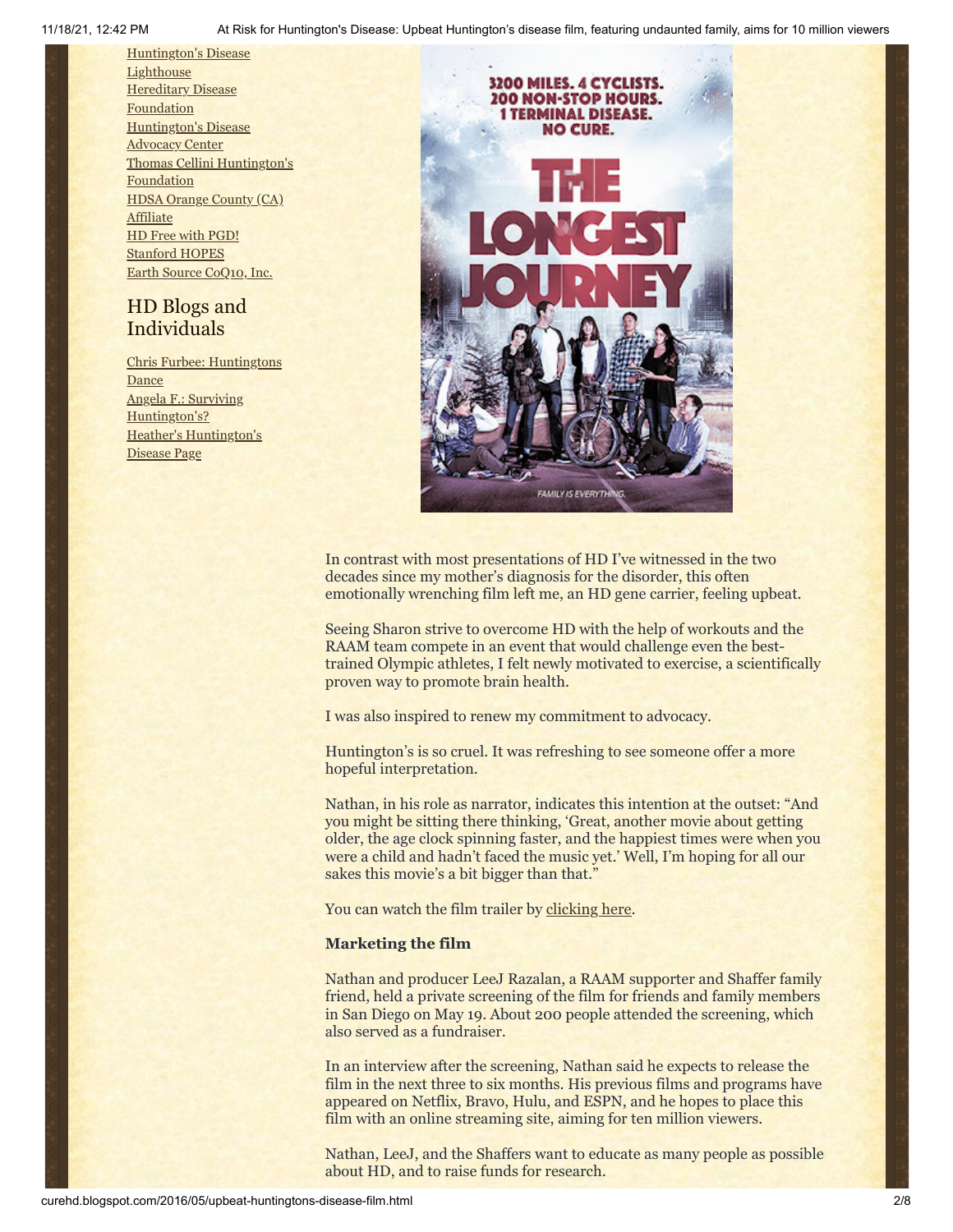The professional quality of *The Longest Journey*, its potentially wide viewership, and its positive outlook could make it a successful awarenessbuilding vehicle.



*Renato Shaffer (left), Sharon Shaffer, LeeJ Razalan, and Nathan Apffel (photo by Gene Veritas, aka Kenneth P. Serbin)*

#### **Fighting until she can't fight**

We learn in the 75-minute documentary that Renato married his high school sweetheart despite knowing her father had HD and that she might have inherited the genetic defect.

"She's fighting a good fight," he says. "At this stage, her father was already pretty far gone. She's 48 now, and at least she can still speak, she can still communicate. She still has a little bit of freedom to do what she needs to do, as opposed to her father, who pretty much gave up.

"When he found out that he had it, he tried to kill himself a couple times. Not Sharon. She's fighting until she can't fight anymore."

"It scares me that my whole family's out there," Sharon, her speech slurred by HD, says about the dangers of the long race, which originated in 1982. "There's been [deaths](http://www.bikeforums.net/advocacy-safety/116733-raam-cyclist-killed-during-race-across-america.html). There's been accidents, so many accidents."

Some teams "never come back the same," she adds. Already by Colorado, 24 teams had to quit the 2015 race, unusually grueling because of extremely hot weather in the West, as shown in the film.

In past races, Sharon helped as a support team member on the road. In 2015 HD kept her home. She flew to Maryland with other family members on the last day.

#### **Valiant people**

Everybody in *The Longest Journey* is on a personal mission against HD, including Nathan, whose HD-affected brother-in-law has two young, atrisk children.

Nathan skillfully interweaves scenes from the Shaffer team's spectacular athletic performance with interviews with Sharon, Renato, his teammates, and the Shaffer daughters and their boyfriends.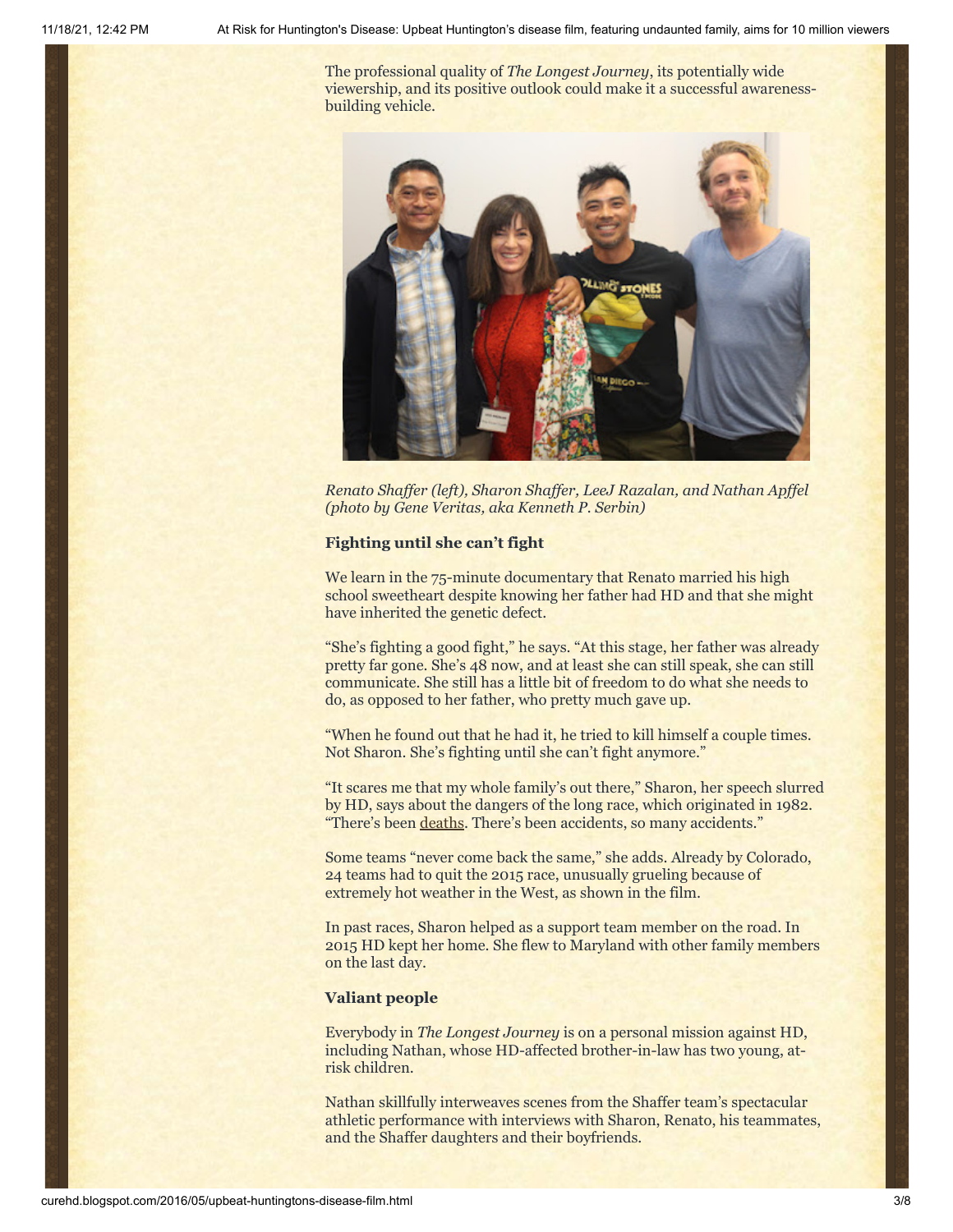Also interviewed is Sharon's physician, Jody Corey-Bloom, M.D., Ph.D., the director of the [Huntington's Disease Society of America \(HDSA\) Center](https://neurosciences.ucsd.edu/centers/huntingtons-disease/Pages/default.aspx) for Excellence for Family Services and Research at the University of California, San Diego. Dr. Corey-Bloom explains the causes and symptoms of Huntington's, providing a counterpoint to scenes in which we see Sharon speaking or fighting to overcome her condition.

As disabling symptoms gradually appear, HD patients "absorb" many "blows," Dr. Corey-Bloom says.

"These are young people struck down at very productive points in their lives," she adds. "There's a valiant nature to people.[…] People are just so amazing in the way they handle it and deal with it and just try to keep going on."

#### **The desire to survive**

*The Longest Journey* bravely ponders HD's endpoint: death.

"I think the hard thing for people to […] talk about is that it's fatal," Dr. Corey-Bloom comments.

However, *The Longest Journey* doesn't dwell on death. On the contrary, it focuses on the RAAM, the Shaffers' efforts to defeat HD, and their large network of supporters.

Sharon is *living* with her HD, and her family along with her, to the greatest extent possible.

Sharon and her family do [CrossFit](http://curehd.blogspot.com/2014/12/sharons-inspirational-journey-with.html) exercises in the Shaffer garage, converted into a gym.

Nathan projects Sharon's desire to survive and her family's hopes for a cure by focusing on their expressions during interviews and moments of the RAAM.

"I still feel: what an amazing lady," says Dr. Corey-Bloom, recalling that Sharon before HD onset was articulate and employed by a drug company. "She is tough. I am sure there must be days when she sort of thinks, 'Why am I even bothering?' She's out there. She campaigns for things. Renato makes that grow.

"These are two people who, at least in San Diego, everyone looks up to."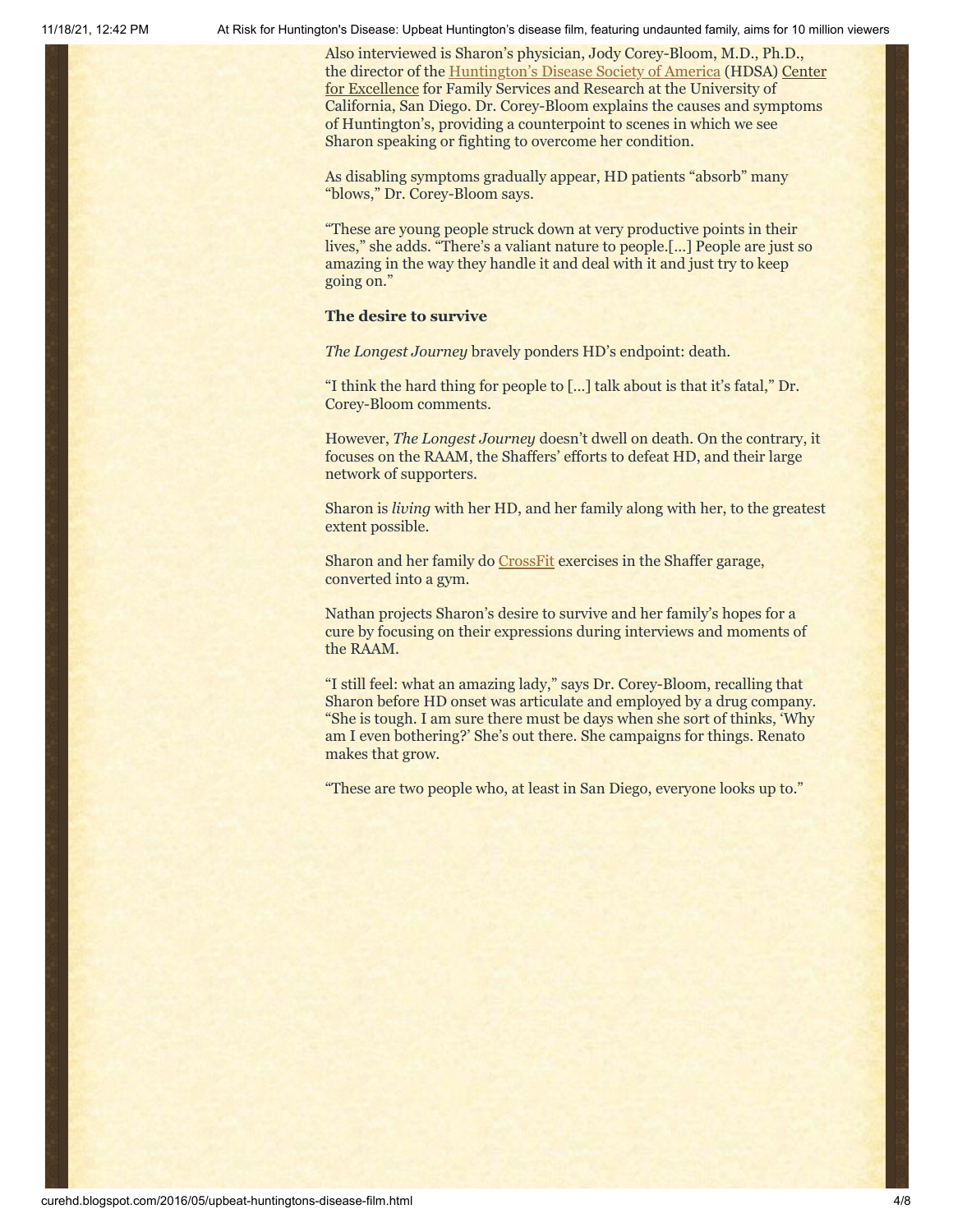

*Sharon and Renato (photo by Gene Veritas)*

#### **Good-natured and humorous**

Nathan balances the many difficult challenges of RAAM and the struggle against HD with moments of humor and optimism.

"It's only the end of the first day, and I didn't know a body could sweat as much as I've sweat in the last few hours," he observes. "Our vehicle's already starting to smell like day-old beef stroganoff."

Alexa good-naturedly refers to sister Taylor as a "neat freak" who bought "ten Glade air fresheners" for the two vans the riders eat and sleep in when off the road.

"Mother nature beat us up a little bit," observes teammate Jason Tate, 45, about the winds and heat.

These and other moments made the audience laugh.

#### **Wisdom on HD**

Through the interviews with the Shaffers and their friends, *The Longest Journey* offers much wisdom for the HD community.

The documentary exemplifies how families can unite – not split – when faced with the myriad challenges of HD. It also demonstrates how people like LeeJ, a friend with no blood connection to HD, provide crucial support for the cause.

As HD advocacy, *The Longest Journey* can potentially draw out of the "HD closet" those individuals and families needed as volunteers at events and in research studies and clinical trials.

**Projecting optimism**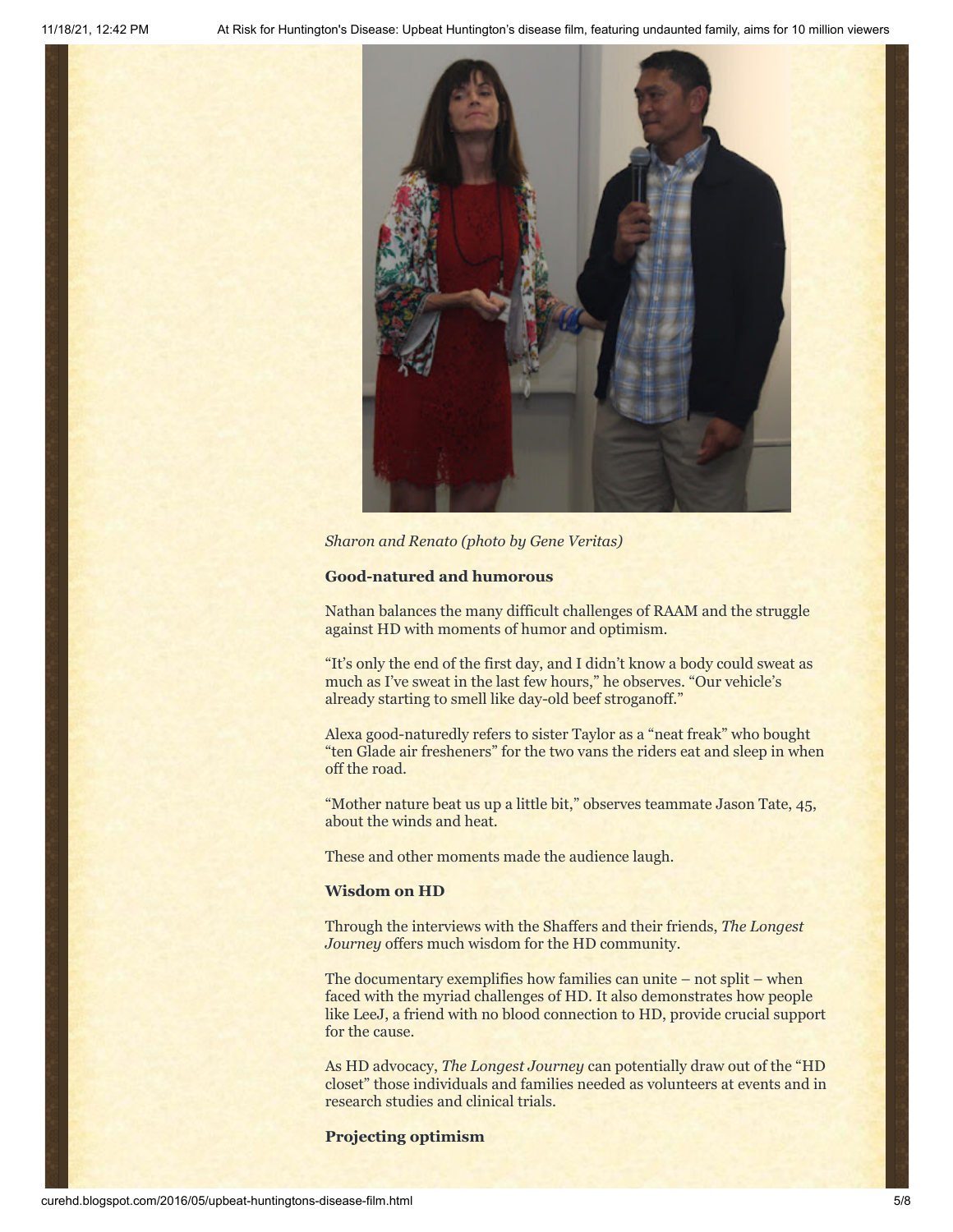Like *[The Lion's Mouth Opens](http://www.huffingtonpost.com/kenneth-p-serbin/huntingtons-disease_b_7472784.html)*, *[Removing the Mask](http://curehd.blogspot.com/2015/09/new-film-unmasks-raw-reality-of.html)*, and other films about HD, *The Longest Journey* offers a unique perspective.

After the screening, some attendees had tears in their eyes. However, the audience also applauded enthusiastically.

In talking with the audience, Nathan and LeeJ projected optimism.

I believe that optimism is indeed the film's most important quality. I listened with great interest to Nathan and LeeJ's recollections and their plans to attract viewers.

They recalled how the project was born after Nathan met Sharon, who was wearing a RAAM t-shirt, met at the 2015 HDSA-San Diego Hope Walk.

"Everything was serendipitous up to today," said Nathan.

He explained that a film like this normally costs \$300,000 to \$500,000.

"The coolest part is that we made this one for 20,000 bucks," he said. "Don't get me wrong. There's a lot of blood and sweat equity put into this."

Noting that he shot the film in 4K (ultra high-definition) resolution/high dynamic range, the next generation TV technology, he added: "We've future-proofed this film for the next ten years."

As of that evening, Nathan and LeeJ still needed \$8,000 to reach their \$20,000 basic budget. In an e-mail the next day, LeeJ announced that donations from the screening amounted to \$9,000.



*LeeJ with racing bike to be raffled to support the HD cause (photo by Gene Veritas)*

#### **A raw and authentic story**

They will now focus on marketing the film, including film festival submissions.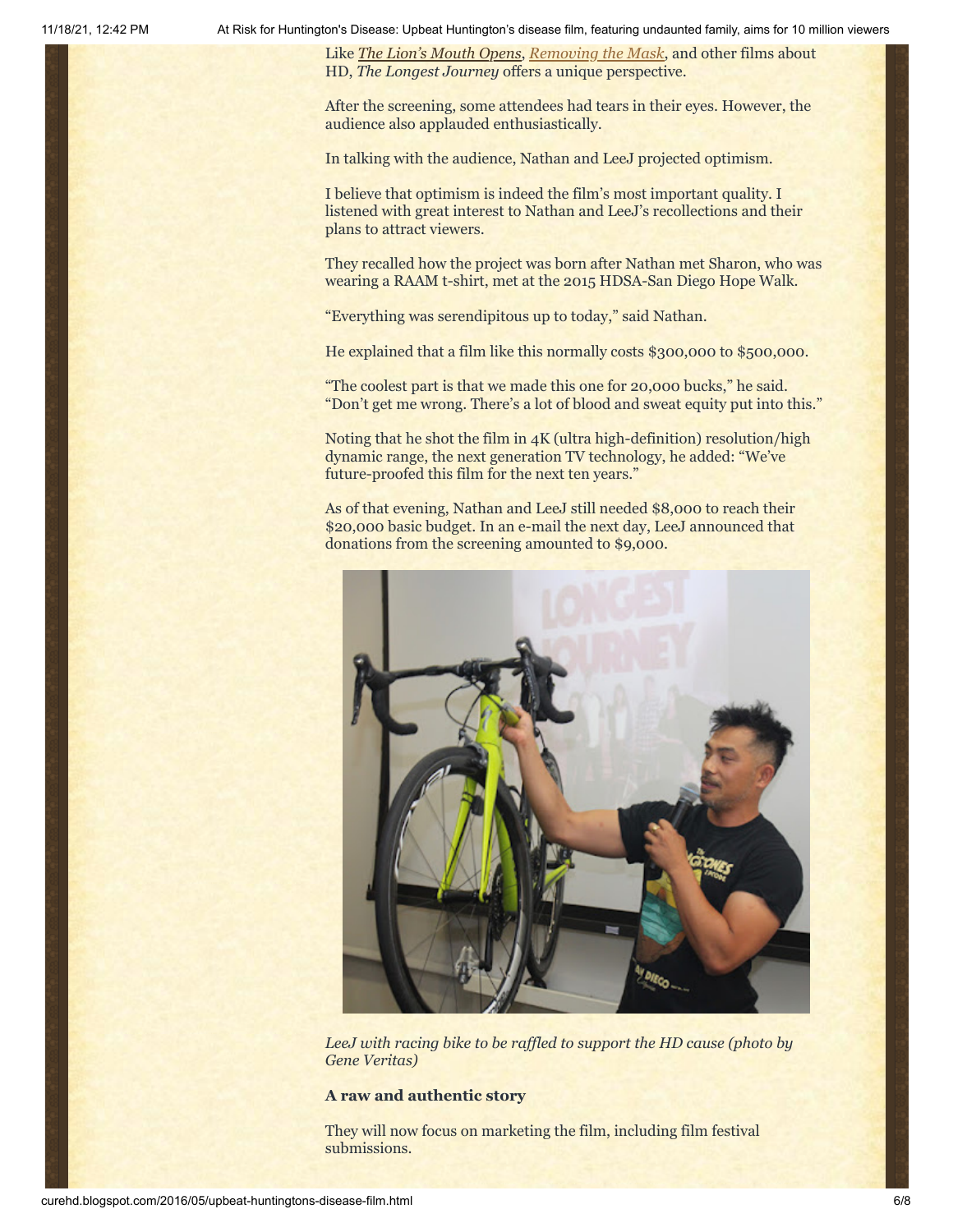"This is my strongest [film], hands down," Nathan told the audience. "I think it has the heart and the quality. I want to open or close Sundance or a really, really big festival."

LeeJ calls *The Longest Journey* a "raw and authentic instrument to share the story of HD." As a slogan to accompany the film, they're considering "better together," a reflection of its emphasis on family and community unity.

As Sharon states at the end of the film, in a message relevant for all HD families: "My advice would be to just continue to love yourself and your family."

*To donate to the Shaffers' efforts to combat HD, [click here](http://www.curehuntingtons.com/).*



#### *Renato (left) and Nathan (photo by Gene Veritas)*

Posted by Gene [Veritas](https://www.blogger.com/profile/03599828959793084715) at [6:18](http://curehd.blogspot.com/2016/05/upbeat-huntingtons-disease-film.html) PM ▷–€  $\boldsymbol{\omega}$ 

Labels: [advocacy](http://curehd.blogspot.com/search/label/advocacy) , [CrossFit](http://curehd.blogspot.com/search/label/CrossFit) , [family](http://curehd.blogspot.com/search/label/family) , HD [closet](http://curehd.blogspot.com/search/label/HD%20closet) , HD gene [carrier](http://curehd.blogspot.com/search/label/HD%20gene%20carrier) , Huntington's disease , Jody [Corey-Bloom](http://curehd.blogspot.com/search/label/Huntington%27s%20disease) , [Nathan](http://curehd.blogspot.com/search/label/Nathan%20Apffel) Apffel , [onset](http://curehd.blogspot.com/search/label/onset) , Race Across [America](http://curehd.blogspot.com/search/label/Race%20Across%20America) , Renato [Shaffer](http://curehd.blogspot.com/search/label/Sharon%20Shaffer) , Sharon Shaffer , [symptoms](http://curehd.blogspot.com/search/label/symptoms) , The Longest [Journey](http://curehd.blogspot.com/search/label/The%20Longest%20Journey) , [untested](http://curehd.blogspot.com/search/label/untested)

#### 2 comments:

#### **Anonymous said...**

Link to post titled "Ionis update - September 2016"

http://thebarkerlab.co.uk/huntingtons-disease/ionis-updateseptember-2016/

Encouragingly, they note at the bottom...

"We would like to thank everyone for their interest in the trial and for patients volunteering. The trial is going well and as of today there are no safety concerns."

8:06 AM, [September](http://curehd.blogspot.com/2016/05/upbeat-huntingtons-disease-film.html?showComment=1473865618341#c345624942392318006) 14, 2016